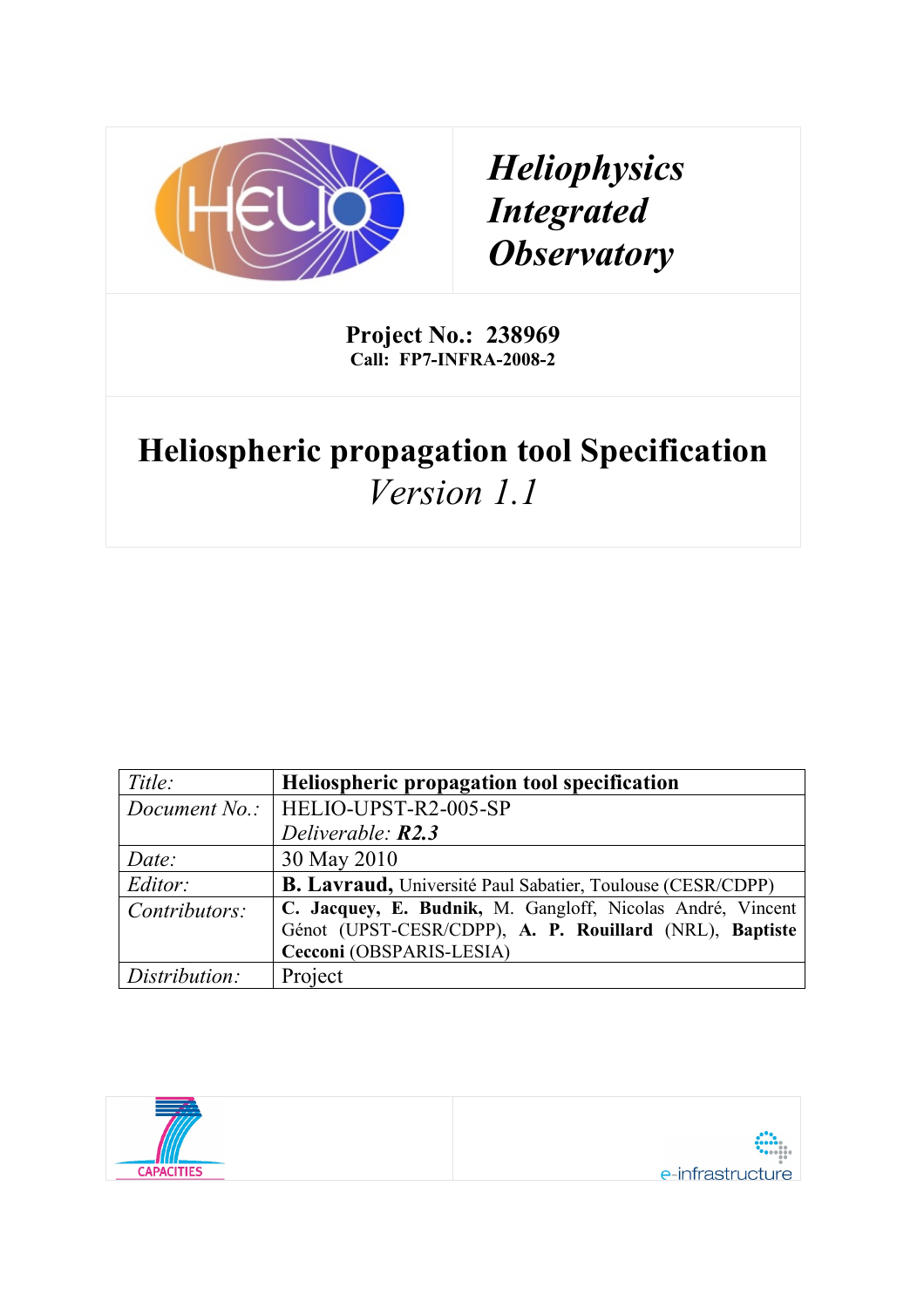Revision History

| Version | <b>Date</b> | <b>Released by</b> | Detail                          |
|---------|-------------|--------------------|---------------------------------|
| V1.0    | 2010-04-30  | All                | First draft in iteration within |
|         |             |                    | Toulouse before release         |
| V1 1    | 2010-05-30  | A11                | First wider release             |
|         |             |                    |                                 |
|         |             |                    |                                 |

Note: This is a working document that will evolve as we implement the propagation tool.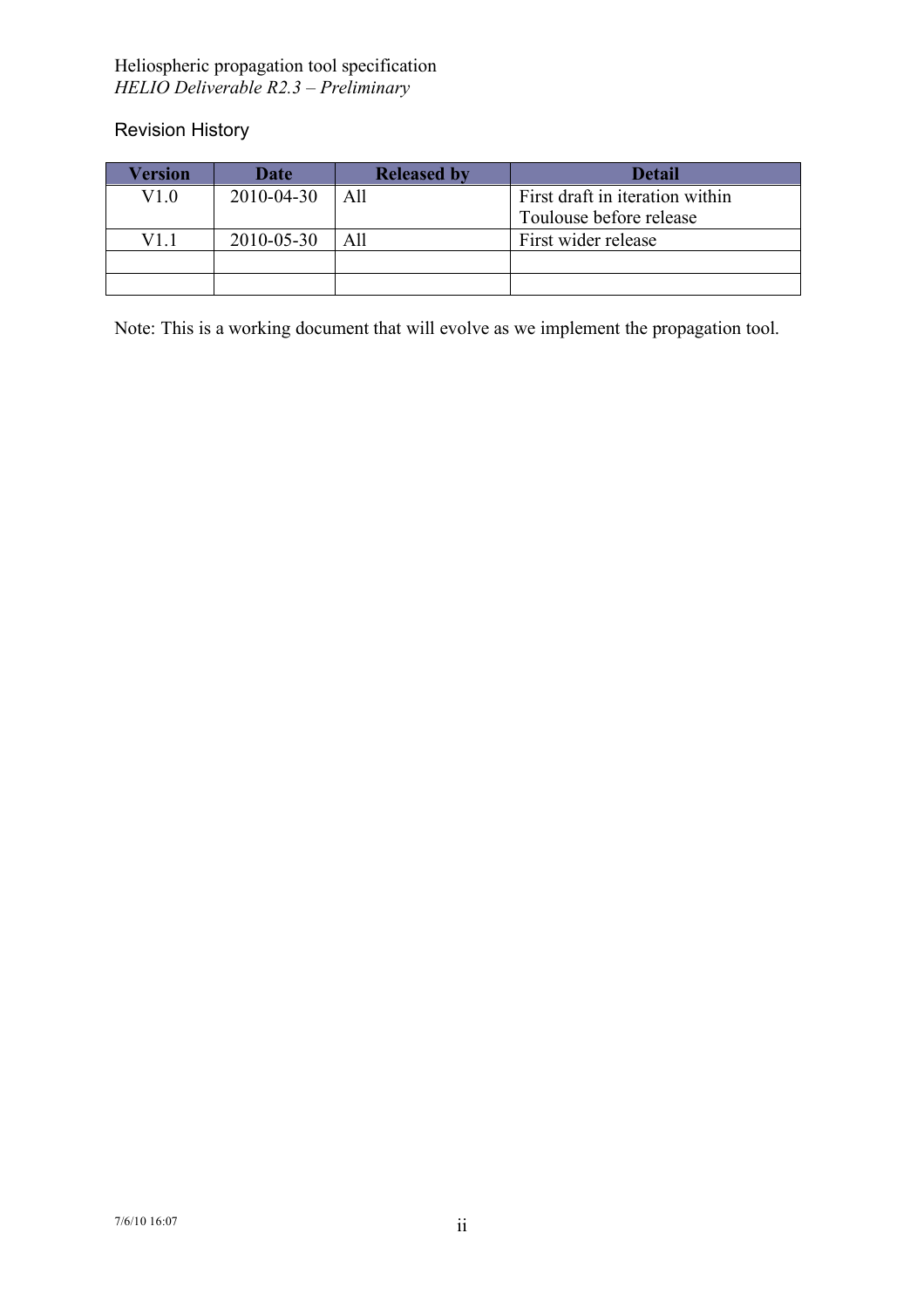| 1              |                |  |
|----------------|----------------|--|
|                | 11             |  |
| $\overline{2}$ |                |  |
|                | 2.1            |  |
|                |                |  |
|                | 2.2.1          |  |
|                | 2.2.2          |  |
|                | 2.2.3          |  |
|                | 2.2.4          |  |
|                |                |  |
|                | 2.3.1          |  |
|                | 2.3.2          |  |
|                | 2.3.3          |  |
|                | 2.3.4          |  |
|                |                |  |
|                | 2.4.1          |  |
|                | 2.4.2          |  |
|                | 2.4.3          |  |
|                | 2.4.4          |  |
|                |                |  |
|                |                |  |
|                |                |  |
| 3              |                |  |
|                |                |  |
|                | 3.1.1          |  |
|                | 3.1.2          |  |
|                | 3.1.3          |  |
|                | 3.1.4<br>3.1.5 |  |
|                |                |  |
|                | 3.2.1          |  |
|                |                |  |
| $\overline{4}$ |                |  |
|                | 4.1            |  |
|                | 4.2            |  |
|                | 4.3            |  |
|                |                |  |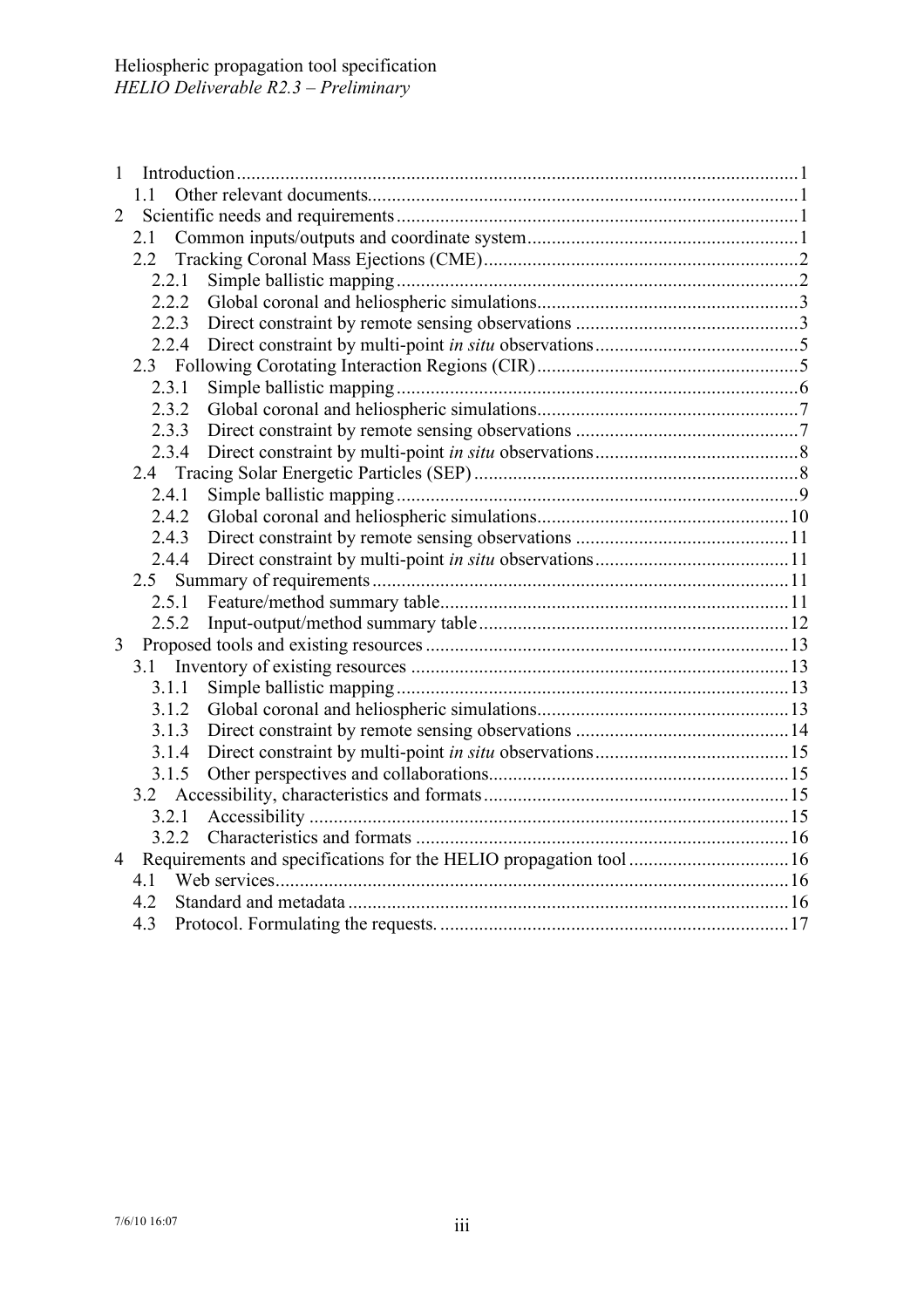# **1 Introduction**

As mentioned in the Description of Work (DoW) document, the main objective of this work package is to build spatial and temporal connections between heliospheric features. The first step in JRA2 is to investigate ways to automatically detect and describe heliospheric features, which populate the Heliophysics Feature Catalogue (HFC; cf. JRA WP2 organization document). The HFC will provide a complete description of the most relevant features for heliospheric science and will constitute a base on top of which heliospheric propagation tools may be used.

The objective of propagation tools is to provide scientists with information regarding the possible physical association between events or features that are observed at widely separated locations in both space and time. For instance, demonstrating one-to-one correspondence between events observed on Earth (e.g., geomagnetic storm) and at the Sun (e.g., solar flare) is far from being straightforward, even during solar minimum period.

The present document proposes and specifies heliospheric propagation tools, aimed at helping scientist in making such correspondence. The tools would be used in the context of the HELIO project either interactively by the user or in an automated fashion by the HELIO system. The structure is as follows:

- Simple science use-cases are utilized to illustrate the needs of the scientific community, i.e., which define the types of propagation tool and related requirements;
- Proposed tools and existing resources are then described, together with their technical characteristics, required inputs and outputs;
- Possible architectures and technical options for the implementation of heliospheric propagation tools within HELIO are then proposed.

## *1.1 Other relevant documents*

HELIO Proposal Documents (e.g., Description of Work (DoW), etc.) HELIO JRA WP2 organization

# **2 Scientific needs and requirements**

In this section we illustrate the scientific need for heliospheric propagation tools utilizing several science use-cases for three major types of heliospheric features/events of interest to the community: (Interplanetary) Coronal Mass Ejection (CME/ICME), Corotating Interaction Region (CIR), and Solar Energetic Particle (SEP). Sub-section 1 gives a detailed use-case for ICME. Other sub-sections go along the same lines and are thus more succinct.

# *2.1 Common inputs/outputs and coordinate system*

Common inputs and outputs that are dealt with in this document are typically (1) locations (of spacecraft or, e.g., feature on the Sun) and (2) times (of occurrence). For example, in the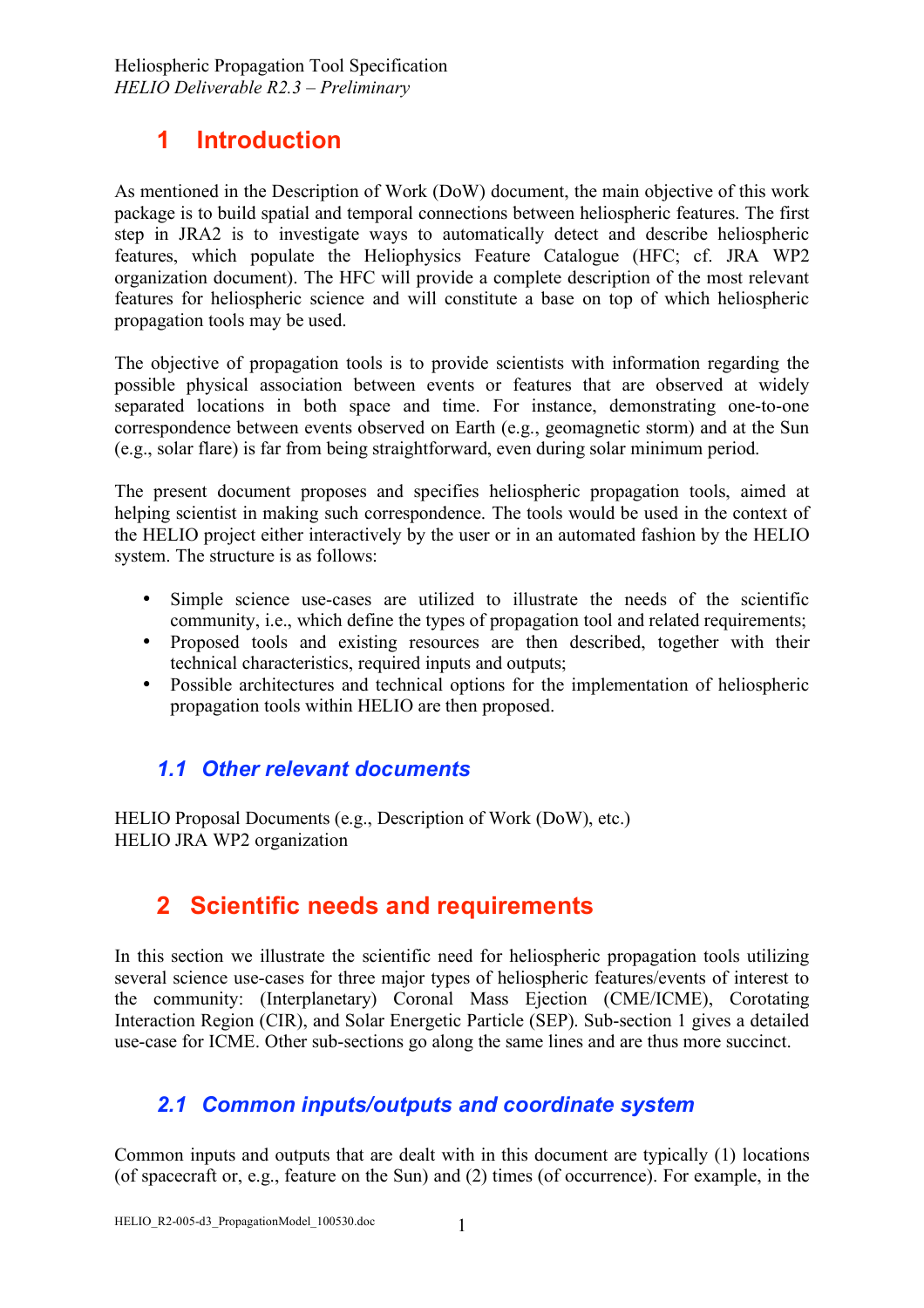case of propagation of a CME from the Sun into the heliosphere, the location and time of lift-off of the CME on the Sun are the required, common inputs (whatever the propagation method) and the required, common outputs are a location and time of expected observation elsewhere in the heliosphere.

Universal time (UT) will be used within HELIO. For locations, appropriate coordinate systems for HELIO are currently being discussed in the context of other work packages. The propagation tools should make use of the coordinate system defined by HELIO. Propagation tools shall use heliocentric coordinate systems.

Ephemeredes for all objects considered within HELIO should be contained, and known, by default in the propagation tools. They are not further mentioned as inputs in the present document as this is a particularly obvious common input.

# *2.2 Tracking Coronal Mass Ejections (CME)*

CMEs are mostly observed during solar maximum. Their large occurrence rate and the complexity of the corona during this period render their tracking through the heliosphere quite complex at such times. On occasion, they are also observed during solar minimum. In this later case, they are more isolated. They likely also interact less with their surrounding and are easier to observe in solar imaging data. For these reasons, tracking of CME through the heliosphere is easier during solar minimum. For sake of simplicity, this is what is assumed below.

For the present use-case, our starting point is the observation of an ICME. This ICME is taken to be observed *in situ* by a spacecraft orbiting Earth (or, e.g., the L1 Lagrangian point like the Advanced Composition Explorer (ACE) spacecraft). Our goal is to determine the origin of the CME on the Sun, and in particular its hemisphere of origin, its original total magnetic flux content and other general properties in order to study its evolution and alteration during its voyage to Earth.

In this framework, the goal of a propagation tool would thus be, from knowledge of the time of observation  $(T_1)$  and location  $(X_1, Y_1, Z_1)$  of the event in near-Earth space, to determine the origin of the event on the Sun's surface in terms of ejection/lift-off Time  $(T_0)$  and solar longitude and latitude ( $\theta_0$ ,  $\varphi_0$ ) ( $R_0$  of one solar radius is assumed).

From the literature and current work in the community, the following three strategies may be envisaged to obtain this information in the case of CMEs:

- Simple ballistic mapping;<br>• Global coronal and helios
- Global coronal and heliospheric simulations;
- Direct constraint by remote sensing observations;
- Direct constraint by multi-point *in situ* observations.

## **2.2.1 Simple ballistic mapping**

Assuming that the bulk speed of the ICME did not vary over its course through the inner heliosphere, one easily obtains information about the origin of the CME on the Sun. The radial separation between Earth and the Sun corresponds to a time lag  $\Delta T = (R_B - R_A)/V$ ,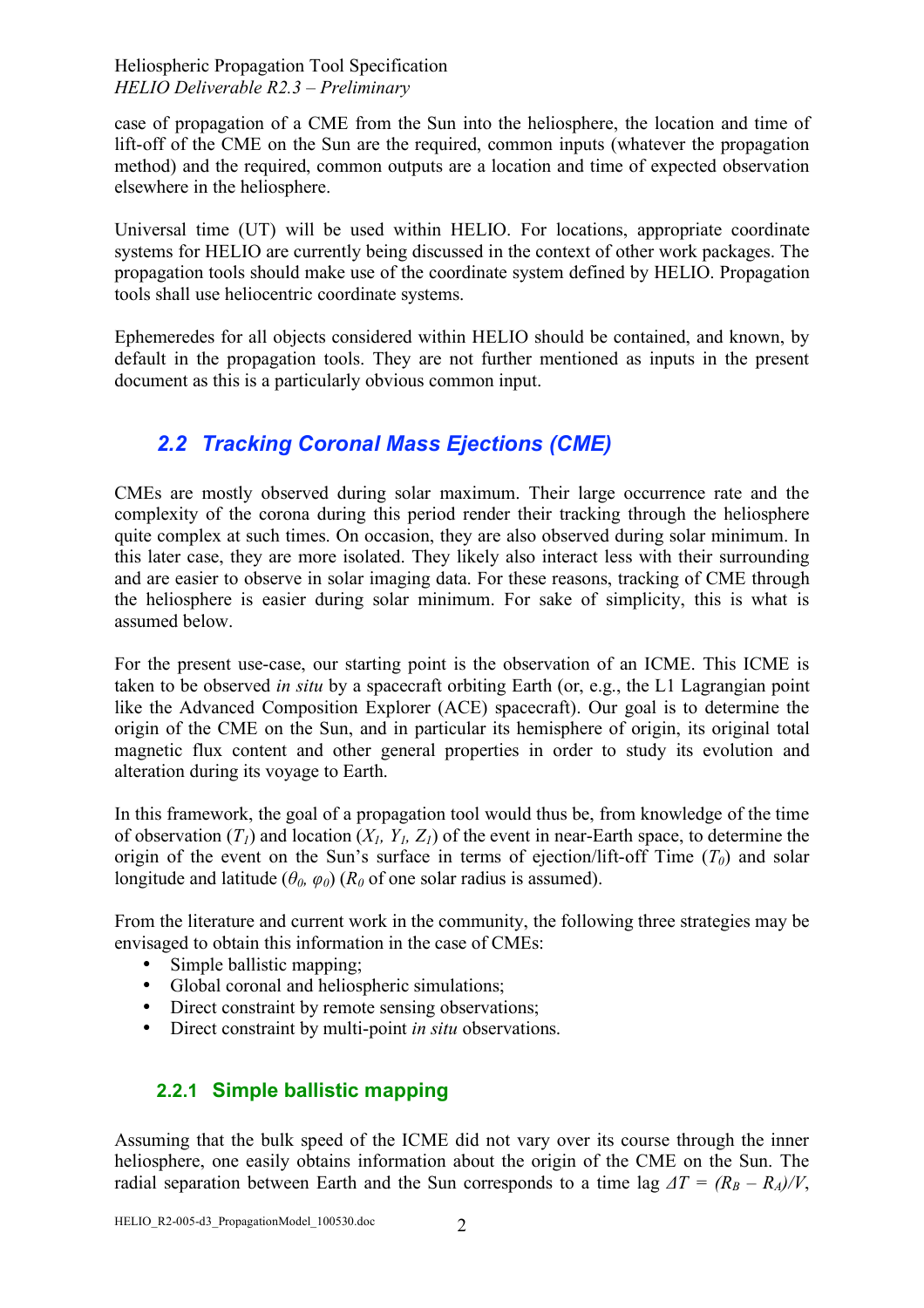with *V* the solar wind speed – assumed to be constant – at point B and  $R_A$  and  $R_B$  the radial distances (from the Sun) of point A and point B (here point A is on the Sun's surface by definition:  $R_A = 1$   $R_S$  in solar Radii). Assuming the propagation was radial the event should have occurred along the central solar meridian ( $\varphi_0=0$ ) at time  $T0 = T1 - \Delta T$ . Solar image data from this location and at that time may then be looked up by the scientist to search the origin of the ICME.

For this method the required inputs, type of analysis and outputs are as follows:

Inputs: Event location  $(X_1, Y_1, Z_1)$  and time  $(T_1)$ Analysis-type: Analytical.  $T0 = TI - (R_B - R_A)/V$ Outputs: Location ( $\varphi_0$ ,  $\theta_0$ ,  $R_0$ ) and time ( $T_0$ ), with ( $\varphi_0 = \theta_0 = 0$ ,  $R_0 = 1$  R<sub>S</sub>)

## **2.2.2 Global coronal and heliospheric simulations**

To track CMEs from the Sun to Earth, one may employ global coronal and heliospheric simulations such as those proposed by the Community Coordinated Modeling Center (CCMC, NASA, USA). The names and some details about the codes available at CCMC and in other institutes are given in section 3.1.2.

Such models can be used for CMEs if appropriate initial guess conditions at the Sun can be determined. However, such models may not be currently used to follow CMEs backward in a standard fashion, i.e., from the Earth back to the Sun.

In the context of a use-case where the starting point is a solar event, however, the implementation of appropriate initial CME properties in the models (i.e., constrained by solar observations) will permit to track the CME and to determine its impact on the inner heliosphere and its various objects.

For this method the required inputs, type of analysis and outputs are as follows:

Inputs:

- Solar magnetograms

- CME initiation geometry

- Location ( $\varphi_0$ ,  $\theta_0$ ,  $R_0$ ) and time ( $T_0$ )

Analysis-type: Global simulations.

Coronal and heliospheric models solving MHD equations.

Outputs: Time of event passage  $(T_1)$  at given location  $(X_1, Y_1, Z_1)$  in the heliosphere.

#### **2.2.3 Direct constraint by remote sensing observations**

The Heliospheric Imagers onboard the recent STEREO NASA mission have provided the first white light observations of the inner heliosphere [*Howard et al*., 2008]. Using in particular elongation (position in the field-of-view) versus time plots call "J-maps", HI observations have demonstrated great power in constraining the trajectory of two main types of events: CMEs and transient streamer blobs associated with CIRs [*Wang et al*., 2008; *Rouillard et al*., 2008; 2009]. In the context of CMEs, the difference images used for the J-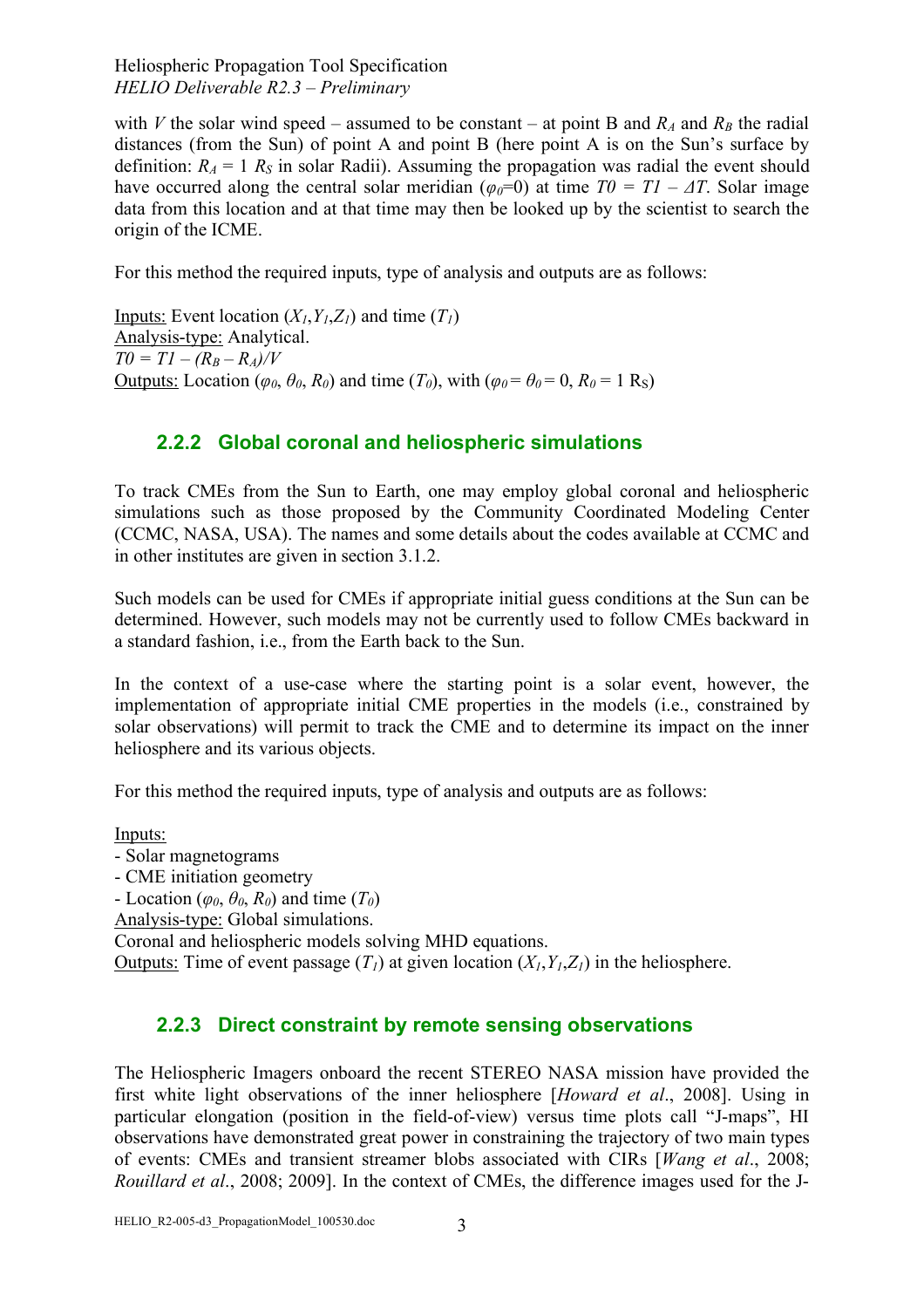maps highlight the passage of electron density enhancements in the field-of-view and thus typically show the leading edge of CMEs (i.e., sheath with enhanced densities) and possibly its trailing part, if compressed [e.g., *Rouillard et al*., 2010].

Figure 1 below illustrates this capability. The left-hand part depicts the geometrical properties of the trajectory of a CME in the field-of-view of an the HI camera (here for STEREO-A) looking eastward from the Sun, together with the equation that relates the position angle ( $\alpha$ ) with the trajectory properties ( $v, \beta$ ) as a function of time (*t*); here *v* is the assumed-constant CME speed and  $\beta$  is the trajectory longitudinal angle (in the appropriate heliocentric coordinate system). From J-maps showing the passage of a CME, it is possible to fit the trajectory of the CME in the J-map to the functional form given in Figure 1 (note that a typical J-map is illustrated later in Figure 4).



**Figure 1.** (Left) Illustration of the geometry of HI observations (here from STEREO-A spacecraft) during the passage of a CME in the field-of-view along the red arrow. The trace left in J-maps typically resembles the right-hand figure and the trajectory can be determined using a fit to the equation given at the top. See text for details. [From *A. P. Rouillard*, private communication]

This method is very efficient. It allows to constrain, directly from observations (HI J-maps), the trajectory of a CME, its time of lift-off at the Sun and its time of impact at any location along the trajectory. In other words, the propagation characteristics of the CME are directly constrained by observations rather than assumed from analytical or model calculations, with their associated limitations.

For this method the required inputs, type of analysis and outputs are as follows:

Inputs:

- HI J-maps

- (possibly location and time)

Analysis-type: Analytical.

Fitting of trajectory functional form to actual trajectory in J-maps.

Outputs: Location ( $\varphi_0$ ,  $\theta_0$ ,  $R_0$ ) and time ( $T_0$ ) of event lift-off at the Sun, as well as time of event passage  $(T_1)$  at any given location  $(X_1, Y_1, Z_1)$  in the heliosphere (along the trajectory).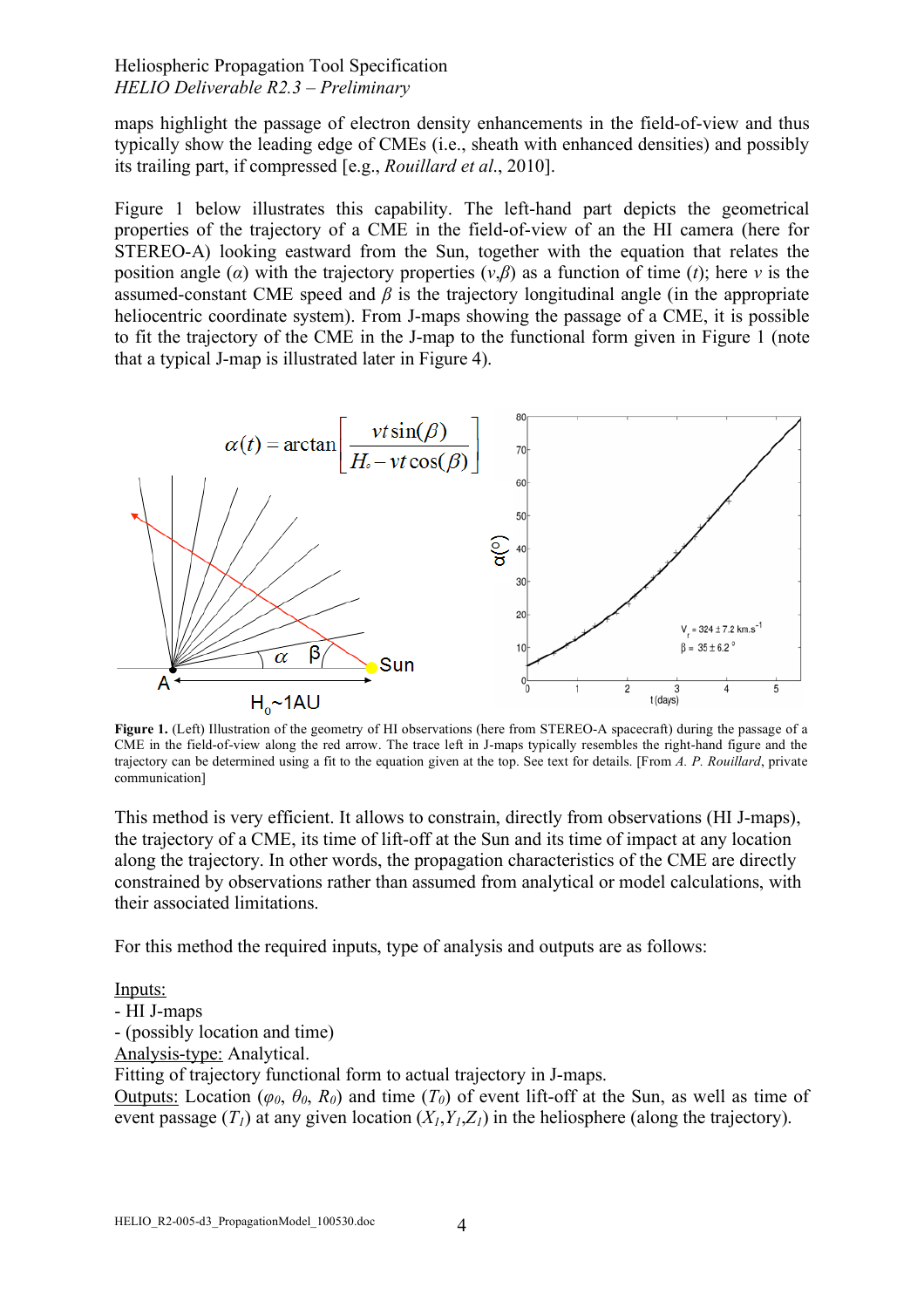## **2.2.4 Direct constraint by multi-point** *in situ* **observations**

The final versions of the HELIO/JRA2 HFC should contain both "catalogues of events" and "catalogues of associated features". The propagation tools under consideration in the present document will be used to build such "catalogues of associated features". In some cases, however, the propagation methods mentioned here may not allow to determine appropriate associations between features/events. Yet, actual multi-point *in situ* observations may in such case point to a correlation despite the failure of propagation tools. In such cases, HFC "catalogues of associated features" based on such multi-point in situ observations ought to be constructed. Such catalogues may then be viewed as an independent "propagation tool" for given event (i.e., those contained in the catalogues).

For this method the required inputs, type of analysis and outputs are as follows:

Inputs: Event/feature time  $(T_0)$  and location  $(X_0, Y_0, Z_0)$  at Sun, or elsewhere in the heliosphere (event passage  $(T_0)$  at any given location  $(X_0, Y_0, Z_0)$ ).

Analysis-type: Catalogue.

Search in catalogue of pre-determined event/feature association would be used.

Outputs: Location ( $\varphi_1$ ,  $\theta_1$ ,  $R_1$ ) and time ( $T_1$ ) of event/feature at Sun, or else in heliosphere (event passage  $(T_1)$  at any given location  $(X_1, Y_1, Z_1)$ ).

# *2.3 Following Corotating Interaction Regions (CIR)*

CIRs are due to the overtaking of the slow solar wind from the vicinity of the Heliospheric Current Sheet (HCS) by the fast solar wind that emanates from the adjacent trailing coronal hole. The slow solar wind that is sunward of the HCS is what directly interacts with the trailing fast solar wind. As depicted in Figure 2, this interaction leads to the formation of a compression region (grey area) with enhanced density and magnetic field. Depending on the plasma properties and global geometry, forward and reverse shocks may form ahead and behind the compression region (long edges of the grey area in Figure 2). The magnetic field lines that thread the compression region extend "upstream" into both the uncompressed slow and fast solar wind.

CIRs are mostly observed during solar minimum when CMEs are rare and the HCS on the Sun is well defined. Because the solar structure is well defined they are observed in a recurrent fashion at the pace of the solar rotation period, with similar properties. During solar maximum this recurrent behaviour is not observed. The complexity of the corona still leads to the overtaking of slow by fast winds that emanate from various regions on the Sun. This more general form of compression region is called Stream Interaction Region (SIR). For sake of simplicity, we use the case of simple recurrent CIR for illustration in this document.

For the present use-case, our starting point is the *in situ* observation of a CIR at Earth (or L1). Our goal is to determine the origin of the CIR on the Sun, and potentially to determine whether this same CIR was observed at an other planet (e.g., Mercury, Venus, Mars) by a spacecraft.

As for CMEs, the strategies below are envisaged to obtain this information:

• Simple ballistic mapping;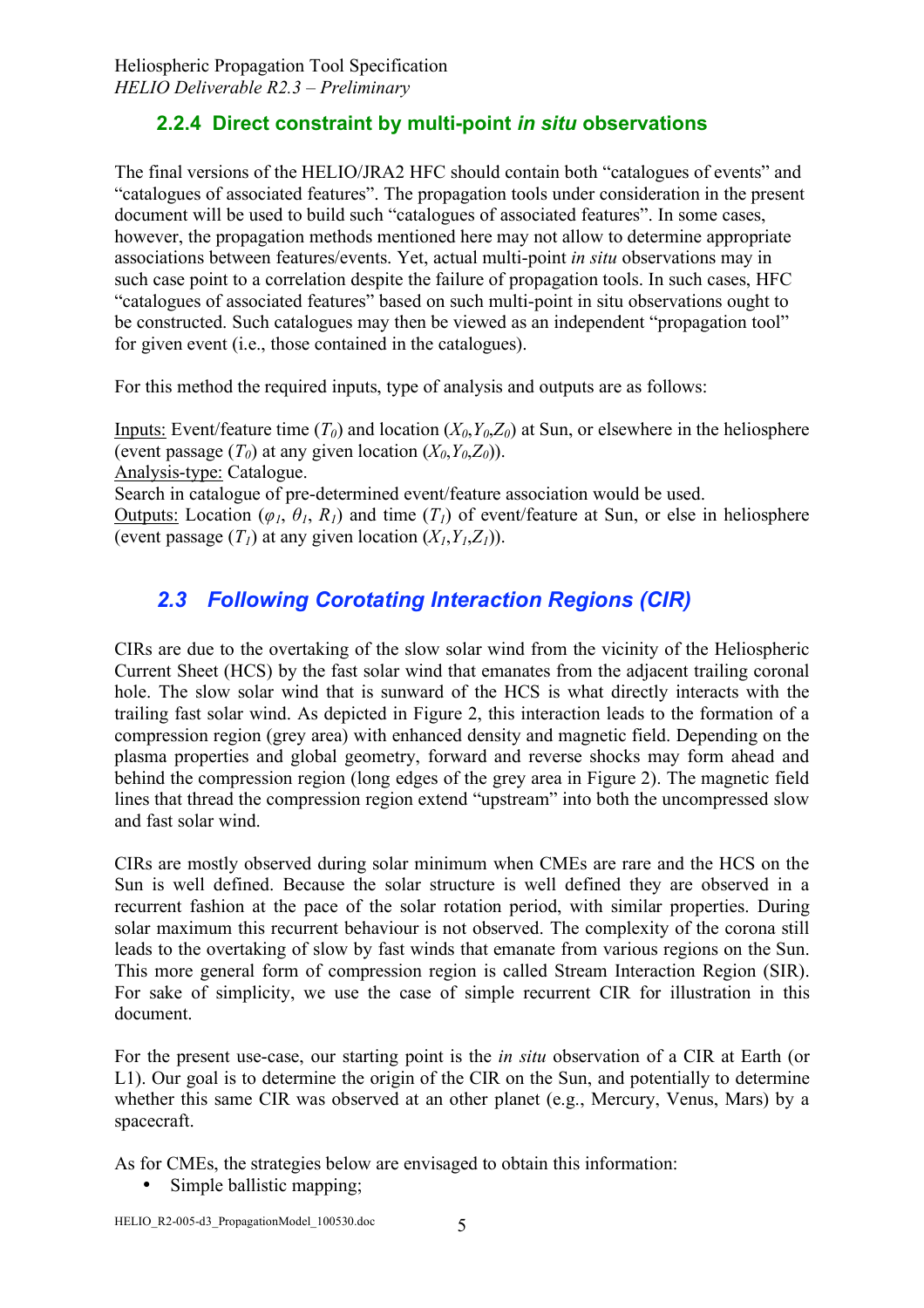- Global coronal and heliospheric simulations;
- Direct constraint by remote sensing observations;
- Direct constraint by multi-point *in situ* observations.



**Figure 2.** Illustration of a Corotating Interaction Region (CIR) with the high speed and low speed solar winds each side of the compression region (grey area). Forward and reverse shocks may form each side of the compression region (long edges of the grey area). [From *Lavraud et al*., 2010]

## **2.3.1 Simple ballistic mapping**

As illustrated in Figure 3, the radial separation between observation of a CIR at points A and B corresponds to a time lag that we may generalize as  $\Delta t_1 = (R_B - R_A)/V$ , with *V* the solar wind speed at point B (for example, where actual CIR observations are made) and  $R_A$  and  $R_B$ the radial distances of point A and point B (from the Sun). In parallel, we may estimate the time lag that corresponds to the propagation of a solar wind compression structure (the CIR) with longitude from point B to point A, and which stems from the  $\sim$ 27 day solar rotation period. This time lag is  $\Delta t_2 = \alpha/\omega$ , where  $\alpha$  is the longitudinal angular separation between the two points (e.g., in degrees) and *ω* is the solar angular rotation speed (e.g., in degrees/s). The lag time to apply from point B to point A is thus  $\Delta t = \Delta t_2 - \Delta t_1$ .

This simple ballistic mapping permits to predict the time of observation of the structure at any point in the heliosphere (point A) based on the observation of a corotating structure (CIR) at point B.

For this method the required inputs, type of analysis and outputs are as follows:

Inputs: Event location  $(X_1, Y_1, Z_1)$  and time  $(T_1)$ Analysis-type: Analytical.  $T0 = T1 + \alpha/\omega - (R_B - R_A)/V$ Outputs: Location ( $φ$ <sup>0</sup>,  $θ$ <sup>0</sup>,  $R$ <sup>0</sup>) and time ( $T$ <sup>0</sup>), with ( $φ$ <sup> $0 = θ$ </sup> $0 = 0$ ,  $R$ <sup> $0 = 1$ </sup> R<sub>S</sub>)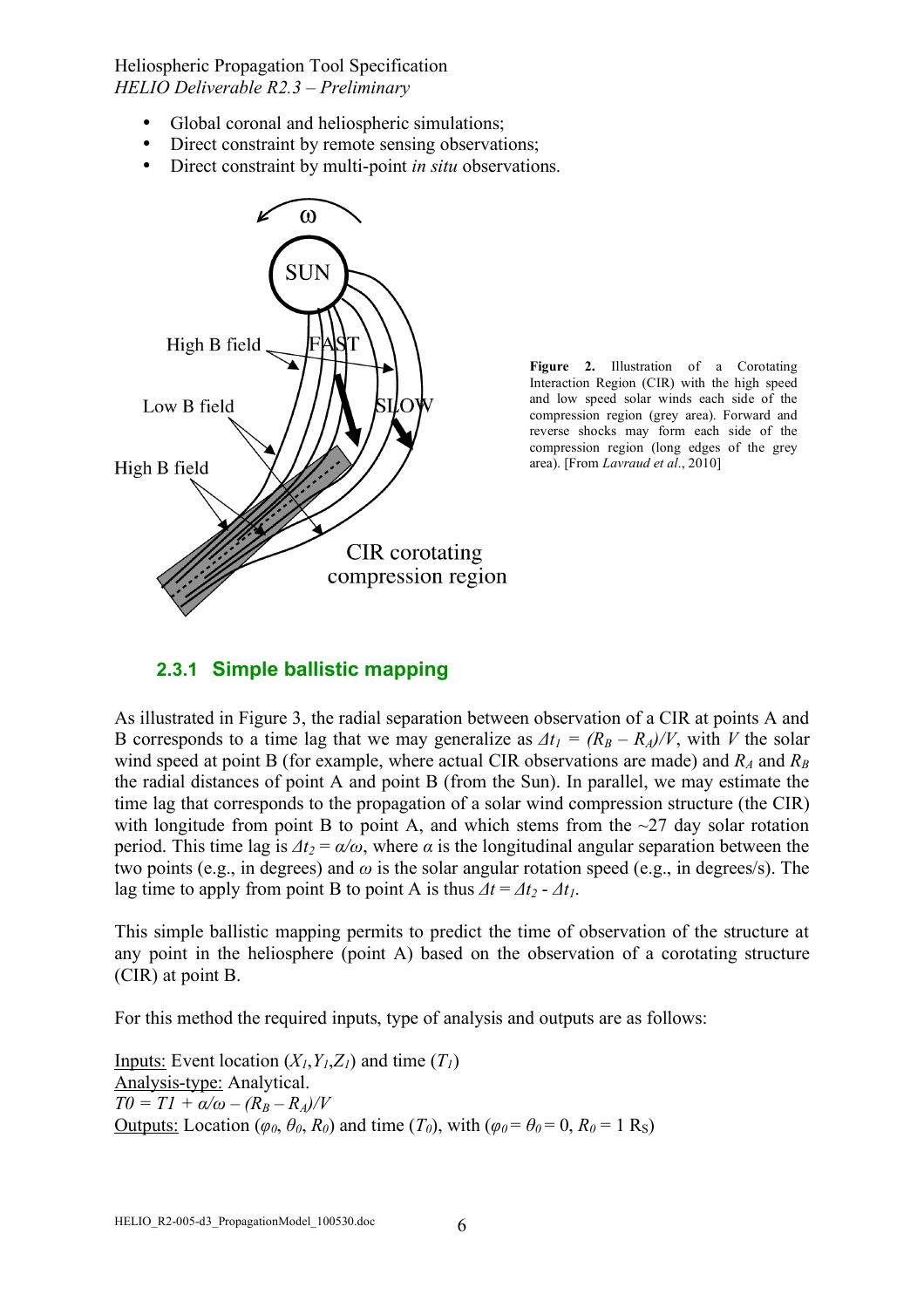Note: One may also determine the probable geometry of a CIR from simple calculation of the magnetic Parker spiral orientation from a given point in the heliosphere (in and outwards). This method is given specifically in the context of SEP events in section 2.4.1.



**Figure 3.** Schematic of a generalized time lag method applicable to multi-point measurements. Adapted from *Opitz et al*. [2009].

## **2.3.2 Global coronal and heliospheric simulations**

To determine and thus follow the global topology of CIRs between the Sun and any point in the heliosphere, global coronal and heliospheric simulations such as those proposed by the CCMC are certainly efficient and in principle easy to use. It is more so than for CMEs since the HCS on the Sun (demarking slow and fast winds at the origin of CIRs) is well determined from just solar magnetogram data which are used as basic input for the models.

However, as for CMEs, such models may not be currently used to follow structures backward in a standard fashion, i.e., from the Earth back to the Sun.

For this method the required inputs, type of analysis and outputs are as follows:

Inputs:

- Solar magnetograms. - Location ( $\varphi_0$ ,  $\theta_0$ ,  $R_0$ ) and time ( $T_0$ ). Analysis-type: Global simulations. Coronal and heliospheric models solving MHD equations. Outputs: Time of event passage  $(T_l)$  at given location  $(X_l, Y_l, Z_l)$  in the heliosphere.

## **2.3.3 Direct constraint by remote sensing observations**

CIRs are generally well identified in HI J-maps. The reason is that, as mentioned in section 2.2.3, streamer belt plasma blob ejections in the vicinity of the solar neutral/current sheet are easily seen in difference images because they produce variations in electron density (in addition to possible compression within CIRs). Such plasma blob ejections have been shown to occur in a recurrent fashion (with frequency of the order of  $\sim$ 12 hours), leaving clear converging or diverging tracks (STEREO-A and -B) in J-maps as a function of viewing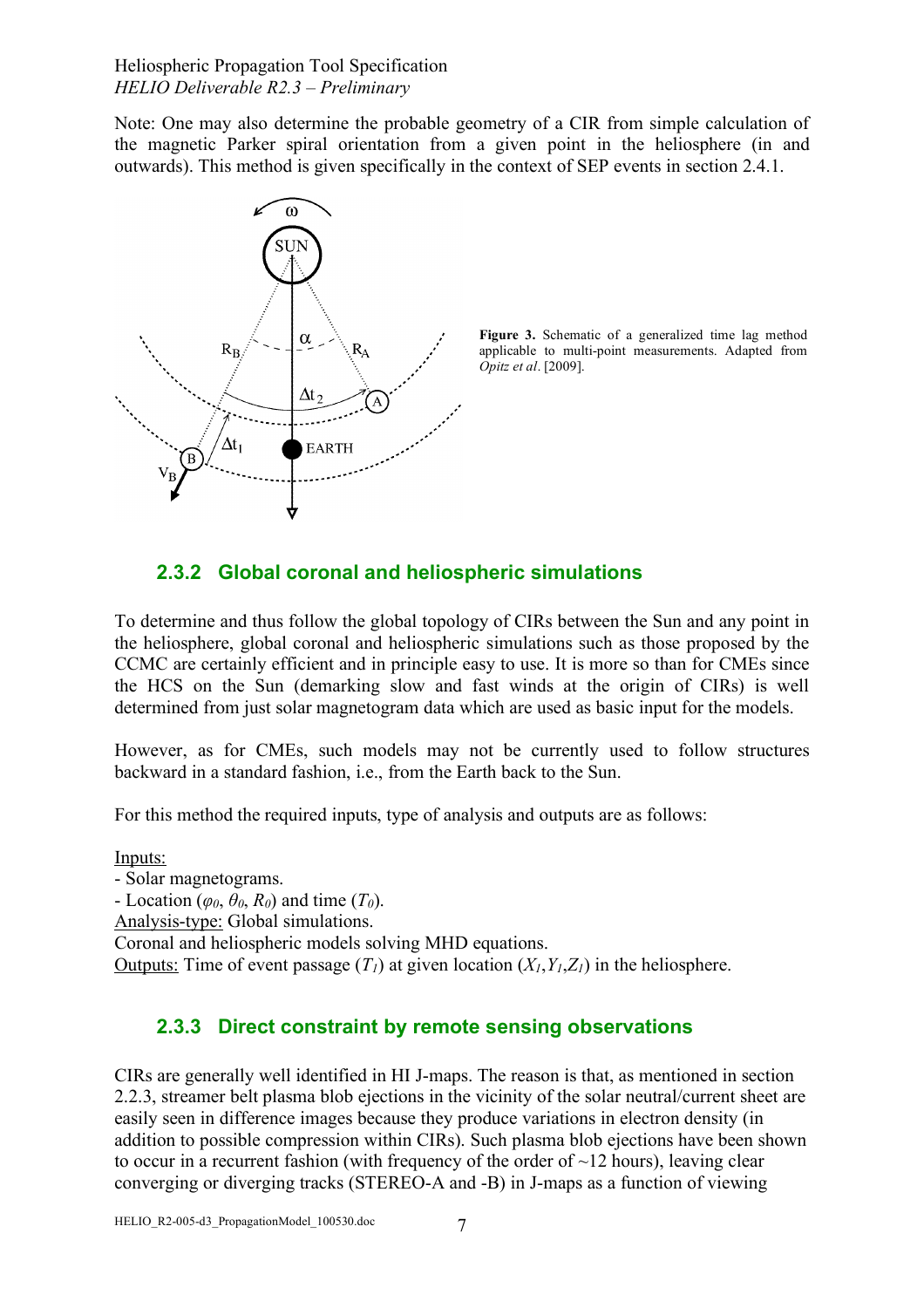geometry. However, the J-map fitting technique is not applicable to follow the "Parkerspiral" global geometry of CIRs since only the ejected blobs may be followed. These are only parcel elements embedded in the CIRs and have a rectilinear trajectory (as for CMEs) in the heliosphere. One may use HI observations, however, to determine the propagation of those blobs in the heliosphere, similarly to CMEs (section 2.2.3), as long as their signature is not too faint.

For this method the required inputs, type of analysis and outputs are as follows:

Inputs:

- HI J-maps

- (possibly location and time)

Analysis-type: Analytical.

Fitting of trajectory functional form to actual trajectory in J-maps.

Outputs: Location ( $\varphi_0$ ,  $\theta_0$ ,  $R_0$ ) and time ( $T_0$ ) of event near the Sun (helmet streamer), as well as time of event passage  $(T_1)$  at any given location  $(X_1, Y_1, Z_1)$  in the heliosphere (along the trajectory). Likelihood of hit by structure at given location is also a possible output.

## **2.3.4 Direct constraint by multi-point** *in situ* **observations**

Similarly to 2.2.4, "catalogues of associated features" may be used for CIRs.

Inputs: Event/feature time  $(T_0)$  and location  $(X_0, Y_0, Z_0)$  at Sun, or elsewhere in the heliosphere (event passage  $(T_0)$  at any given location  $(X_0, Y_0, Z_0)$ ).

Analysis-type: Catalogue.

Search in catalogue of pre-determined event/feature association would be used.

Outputs: Location ( $\varphi_1$ ,  $\vartheta_1$ ,  $\vartheta_1$ ) and time ( $T_1$ ) of event/feature at Sun, or else in heliosphere (event passage  $(T_1)$  at any given location  $(X_1, Y_1, Z_1)$ ).

# *2.4 Tracing Solar Energetic Particles (SEP)*

Solar Energetic Particles (SEPs) are bursts of either ions or electrons in the suprathermal energy range (up to relativistic energies) that emanate from source regions generally located in the near vicinity of the Sun. Because of their very high energies, SEP can propagate almost freely, and in a matter of hours to minutes from the Sun to 1 AU, along heliospheric magnetic field lines.

The current paradigm has two types of SEP events: impulsive and gradual events. Impulsive events are thought to have their origin in flares while gradual events are likely associated with shocks driven by fast CMEs in the inner heliosphere (cf. Figure). Impulsive events are observed in a narrow cone of longitudes corresponding to observers magnetically wellconnected to the site of the flare. Gradual events are, on the other hand, observed in a wider range of longitudes regardless of flares. For that reason, simple magnetic mapping is a good first-order method to determine the origin of SEP only for the impulsive cases. In the case of shock-driven SEP, more complex models are more appropriate.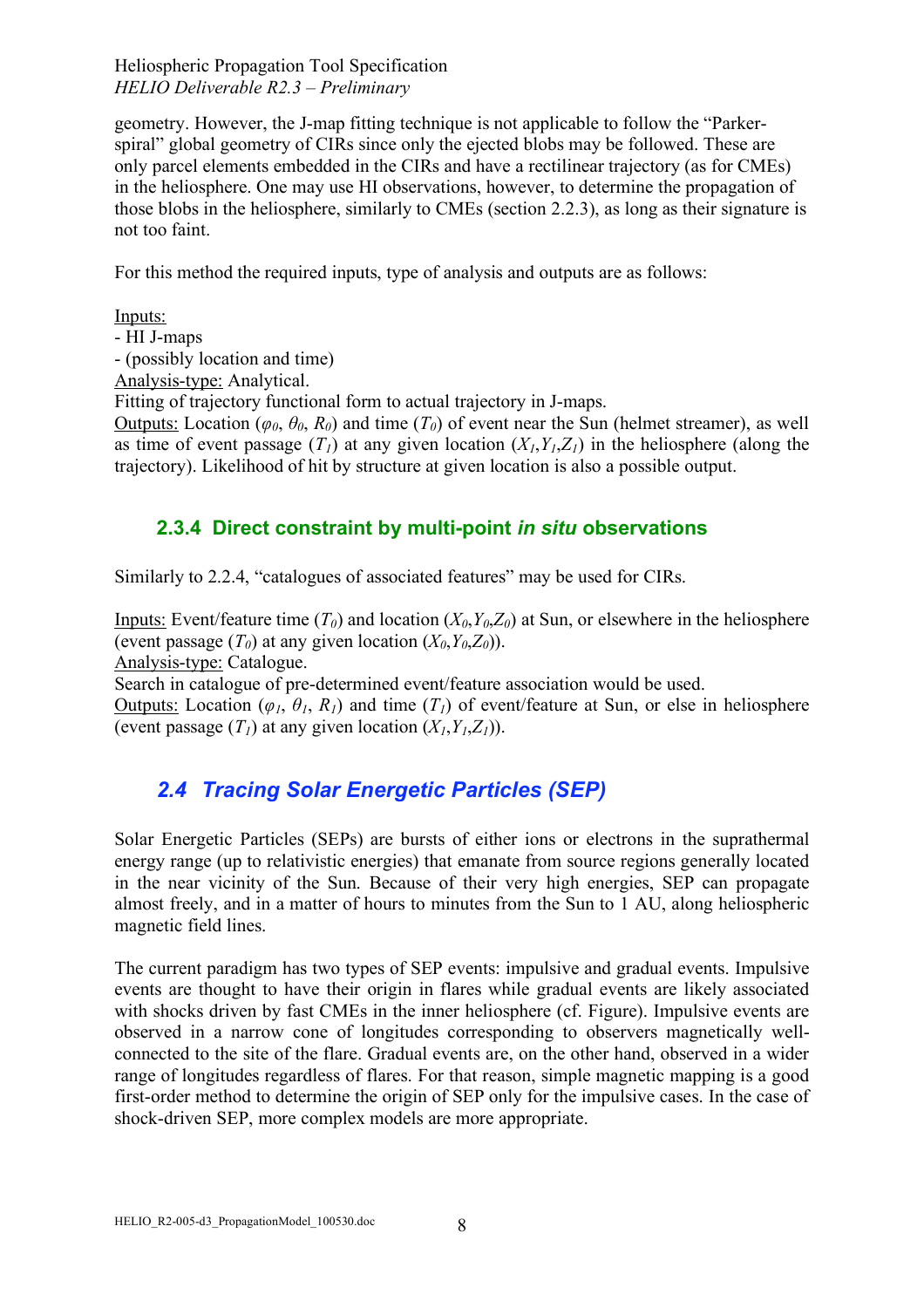

Figure 1.3. These four plots sketch how a shock generated by a CME propagates away from the Sun and expands in the interplanetary medium. Its front intersects the IMF and shock-accelerated particles stream away along them (upstream, green arrows). The red point identifies the point of the shock front that magnetically connects to the observer (identified by a green diamond); this point has been named cobpoint by Heras et al. (1995). The red arrow indicates that the cobpoint moves toward the nose of the shock (in this case) as the shock approaches the observer.

For the present use-case, our starting point is the *in situ* observation of a SEP at Earth (or L1). The goal is to determine the origin of the SEP and determine if, or which, flare or CME can be associated with it.

As for other structures before, the strategies below are envisaged to obtain this information:

- Simple ballistic mapping;
- Global coronal and heliospheric simulations;
- Direct constraint by remote sensing observations;
- Direct constraint by multi-point *in situ* observations.

#### **2.4.1 Simple ballistic mapping**

This simple ballistic mapping technique described for CIRs in section 2.3.1 is applicable to the tracing of SEPs. However, a possible simpler and more accurate way of tracing SEPs in the heliosphere is as follows.

For this method the required inputs, type of analysis and outputs are as follows: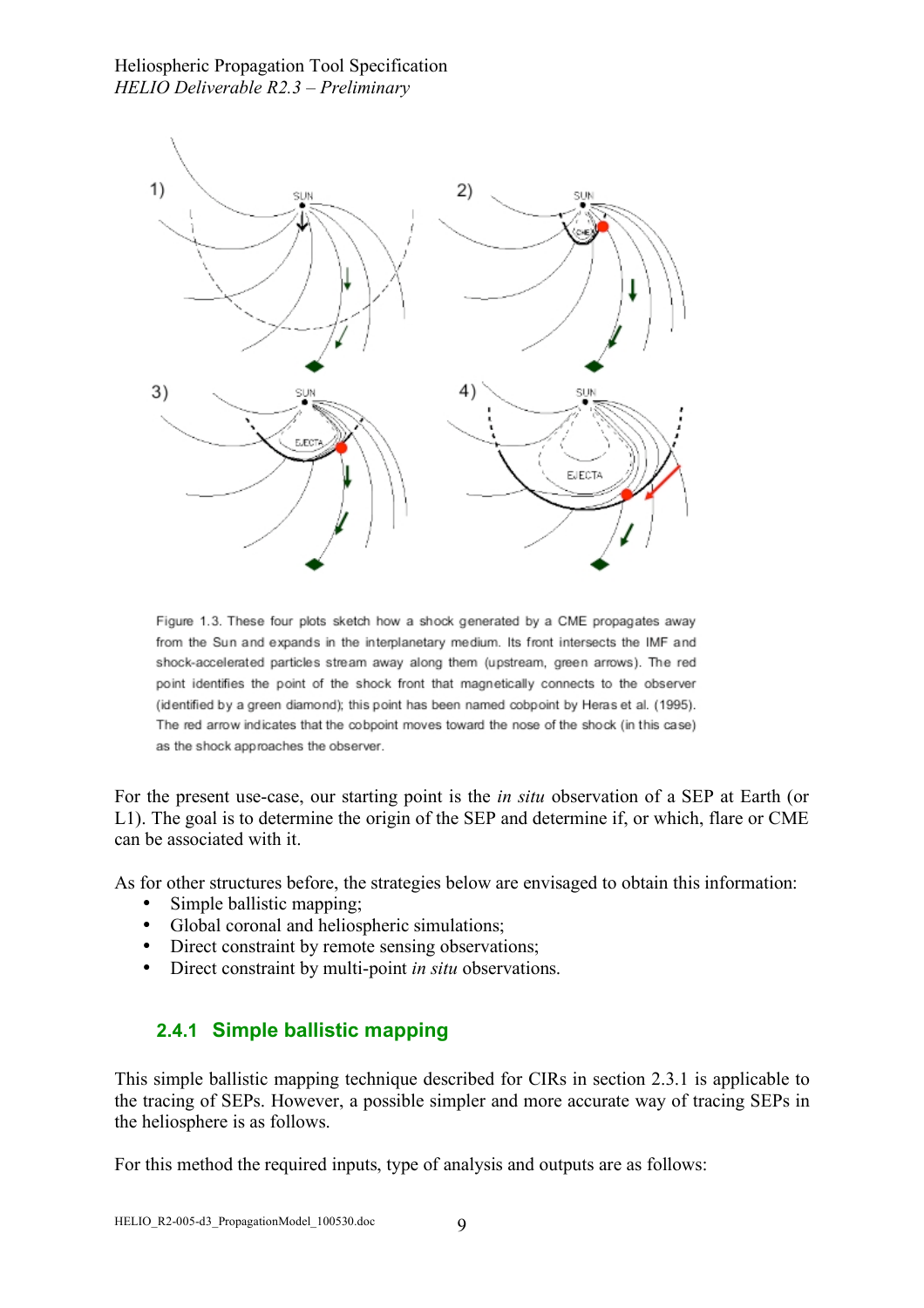Inputs: Event location  $(X_1, Y_1, Z_1)$  and time  $(T_1)$ Analysis-type: Analytical. Parker spiral equation + diffusion equation Outputs: Location ( $\varphi_0$ ,  $\theta_0$ ,  $R_0$ ) and time ( $T_0$ ), with ( $\varphi_0 = \theta_0 = 0$ ,  $R_0 = 1$  R<sub>S</sub>)

#### **2.4.2 Global coronal and heliospheric simulations**

Global Modeling:

Determining the path of SEPs requires knowledge of the global heliospheric magnetic field geometry. In the context of global heliospheric models such as those at CCMC, it is thus equivalent to tracking CIRs.

For this method the required inputs, type of analysis and outputs are as follows:

Inputs: - Solar magnetograms. - Location ( $\varphi_0$ ,  $\theta_0$ ,  $R_0$ ) and time ( $T_0$ ). Analysis-type: Global simulations. Coronal and heliospheric models solving MHD equations. Outputs: Time of event passage  $(T_1)$  at given location  $(X_1, Y_1, Z_1)$  in the heliosphere.

Solpenco model example:

The application assumes that the observer is located in the ecliptic plane. The following inputs need to be provided:

1) Heliocentric distance of the observer in the range 0.4 through 1.4 AU

2) Relative Heliolongitude of the parent event (flare or CME)

3) Shock transit time, in hours (i.e., the time interval the shock spends travelling from the Sun to the Earth)

4) Shock Width, in the range 40 through 140 degrees.

5) Mean Free Path, in AU (0.2/0.8). The transport conditions of energetic particles (specified by the mean free path of 0.5 MeV protons). With the present form of the model you can choose between 0.2 and 0.8 AU

6) Turbulence Foreshock Region (yes/no). In some events the arrival of the shock at the observer is characterized by an energetic particle flux enhancement (also called ESP event). Our model reproduces these SEP events by assuming a foreshock turbulent region.

 $\rightarrow$  Outputs are particle fluxes as a function of time at given locations and energies.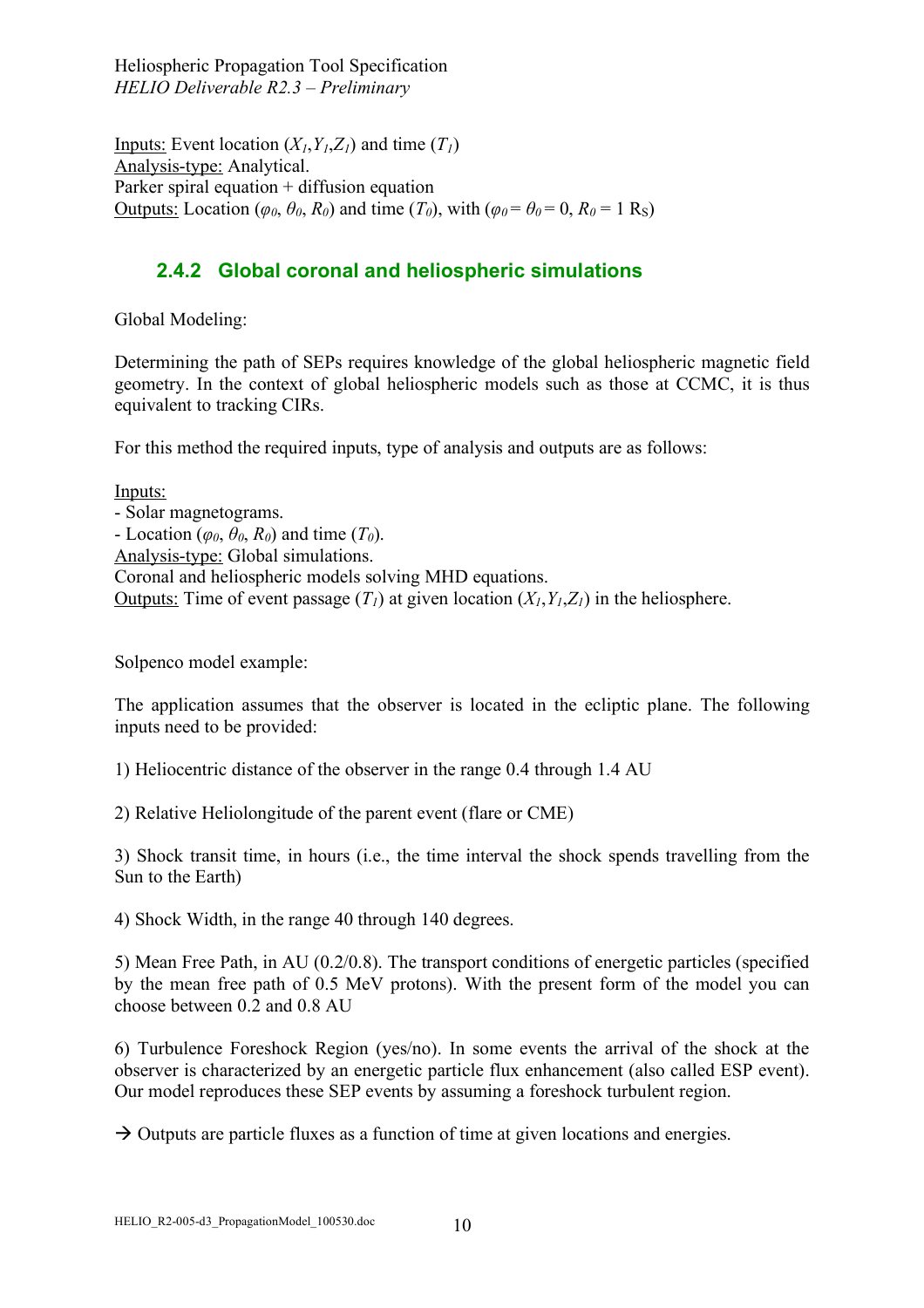## **2.4.3 Direct constraint by remote sensing observations**

Remote sensing observation-based techniques are not applicable for SEPs

## **2.4.4 Direct constraint by multi-point** *in situ* **observations**

Similarly to 2.2.4, "catalogues of associated features" may be used for SEPs.

Inputs: Event/feature time  $(T_0)$  and location  $(X_0, Y_0, Z_0)$  at Sun, or elsewhere in the heliosphere (event passage  $(T_0)$  at any given location  $(X_0, Y_0, Z_0)$ ). Analysis-type: Catalogue. Search in catalogue of pre-determined event/feature association would be used. Outputs: Location ( $\varphi_1$ ,  $\theta_1$ ,  $R_1$ ) and time ( $T_1$ ) of event/feature at Sun, or else in heliosphere (event passage  $(T_1)$  at any given location  $(X_1, Y_1, Z_1)$ ).

# *2.5 Summary of requirements*

Based on the above simple use-cases, we summarise below what we have gathered in terms of (1) which method may (best) apply, or not, for the three main structures illustrated, and (2) which inputs and outputs are required for each method.

|            | <b>Ballistic</b> | Global            | Direct HI        | Multi-point in |
|------------|------------------|-------------------|------------------|----------------|
|            | mapping          | simulations       | observation      | situ obs.      |
| <b>CME</b> | Yes              | Yes, from Sun     | Yes              | Yes            |
|            | Simple but       | to planet/object. | Most reliable    |                |
|            | efficient for    |                   | and efficient if |                |
|            | large CMEs       | Other way         | structure well   |                |
|            |                  | around too        | defined in       |                |
|            |                  | complex           | images           |                |
| <b>CIR</b> | Yes              | Yes               | Partial          | Yes            |
|            | Simple but       | Most effective    | Only recurrent   |                |
|            | efficient large  | since initial     | blob ejection    |                |
|            | scale shape      | conditions easy   | with rectilinear |                |
|            |                  |                   | trajectory       |                |
| <b>SEP</b> | Yes              | Yes               | N <sub>0</sub>   | Yes            |
|            | Simple but       |                   |                  |                |
|            | efficient        |                   |                  |                |
|            | (may add         |                   |                  |                |
|            | diffusion??)     |                   |                  |                |

## **2.5.1 Feature/method summary table**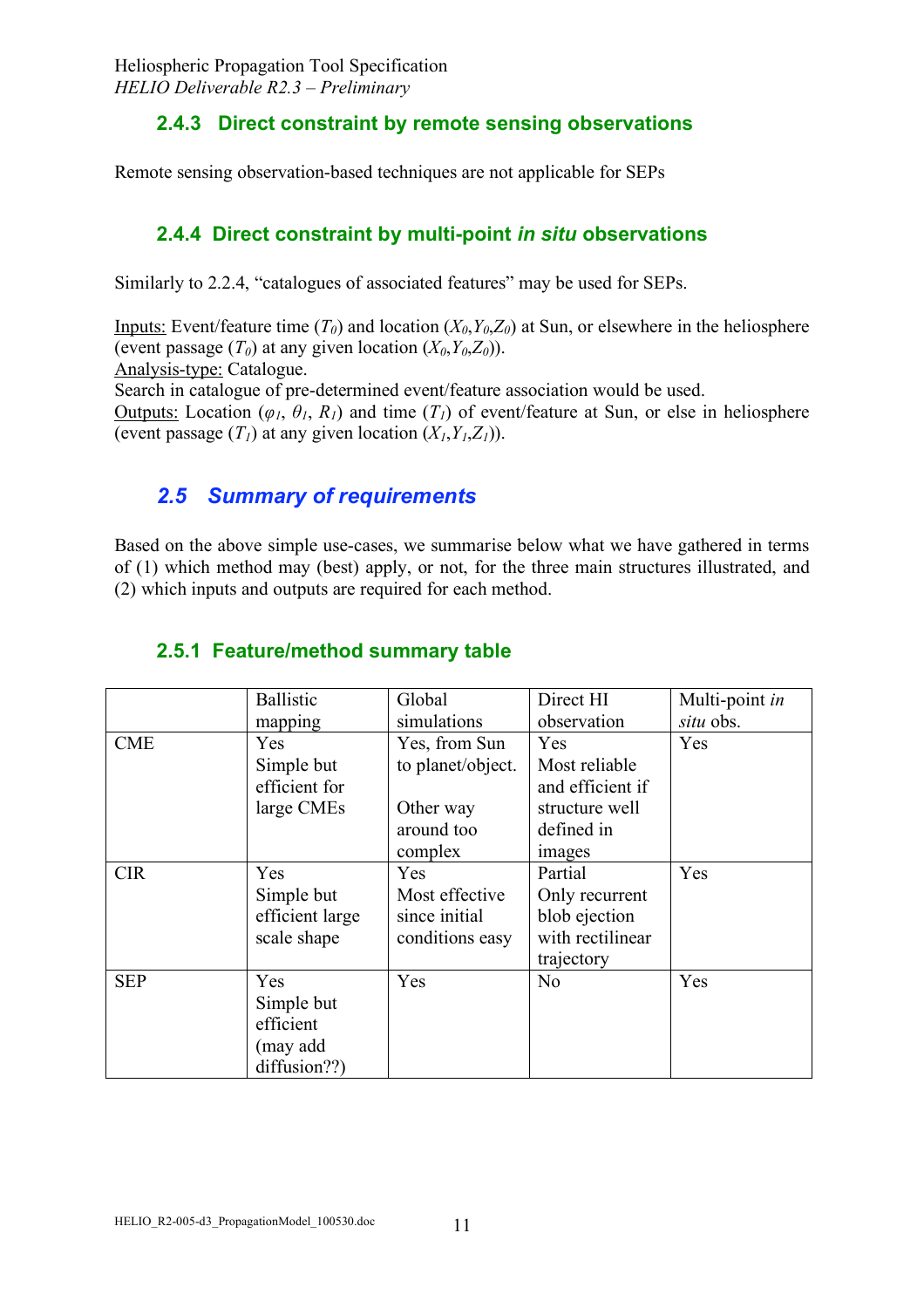|  | 2.5.2 Input-output/method summary table |  |  |
|--|-----------------------------------------|--|--|
|--|-----------------------------------------|--|--|

|              | <b>Ballistic</b>   | Global          | Direct HI         | Multi-point in     |
|--------------|--------------------|-----------------|-------------------|--------------------|
|              | mapping            | simulations     | observation       | situ obs.          |
| Common/basic | Time in UT         |                 |                   |                    |
| inputs       |                    |                 | Coordinate system |                    |
|              |                    |                 | Ephemeredes       |                    |
| Inputs       | Location           | Location        | HI J-maps         | Location           |
|              | Time               | Time            | (possibly)        | Time               |
|              |                    | Magnetograms    | location and      |                    |
|              |                    | (CME initiation | time)             |                    |
|              |                    | geometry)       |                   |                    |
| Outputs      | Location           | Location        | Location          | Location           |
|              | Time               | Time            | Time              | Time               |
|              |                    |                 | Likelihood of     |                    |
|              |                    |                 | hit by structure  |                    |
| Method/data  | Analytical         | $Modelling -$   | White-light       | Associated-        |
| type         |                    | simulation      | difference        | events catalogue   |
|              |                    |                 | images            |                    |
| Reference    | E.g., Opitz et al. | Cf. e.g.,       | E.g., Rouillard   | <b>HELIO JRA-2</b> |
|              | [2009]             | NASA/CCMC       | et al. [2010]     | Organization       |
|              |                    |                 |                   | document           |

#### Alternative version

|              | <b>Ballistic</b>   | Global          | Direct HI         | Multi-point in       |
|--------------|--------------------|-----------------|-------------------|----------------------|
|              | mapping            | simulations     | observation       | situ obs.            |
| Common/basic | Time in UT         |                 |                   |                      |
| inputs       |                    |                 | Coordinate system |                      |
|              |                    |                 | Ephemeredes       |                      |
| Inputs       | Location           | Location        | HI J-maps         | -Locations           |
|              | Time               | Time            | (possibly)        | - At these different |
|              | <b>SW</b> speed V  | $\Delta T$      | location and      | locations:           |
|              |                    | Magnetograms    | time)             | ■ Times of the       |
|              |                    | (CME initiation |                   | events               |
|              |                    | geometry)       |                   | SW speed V           |
| Outputs      | Location           | Location        | Location          | Location             |
|              | Time               | Time            | Time              | Time                 |
|              | $\Delta T$         | $\Delta T$      | $(\Delta T?)$     | $\Delta T$           |
|              |                    |                 | Likelihood of     |                      |
|              |                    |                 | hit by structure  |                      |
| Method/data  | Analytical         | Modelling -     | White-light       | Associated-          |
| type         |                    | simulation      | difference        | events catalogue     |
|              |                    |                 | images            |                      |
| Reference    | E.g., Opitz et al. | Cf. e.g.,       | E.g., Rouillard   | <b>HELIO JRA-2</b>   |
|              | [2009]             | NASA/CCMC       | et al. [2010]     | Organization         |
|              |                    |                 |                   | document             |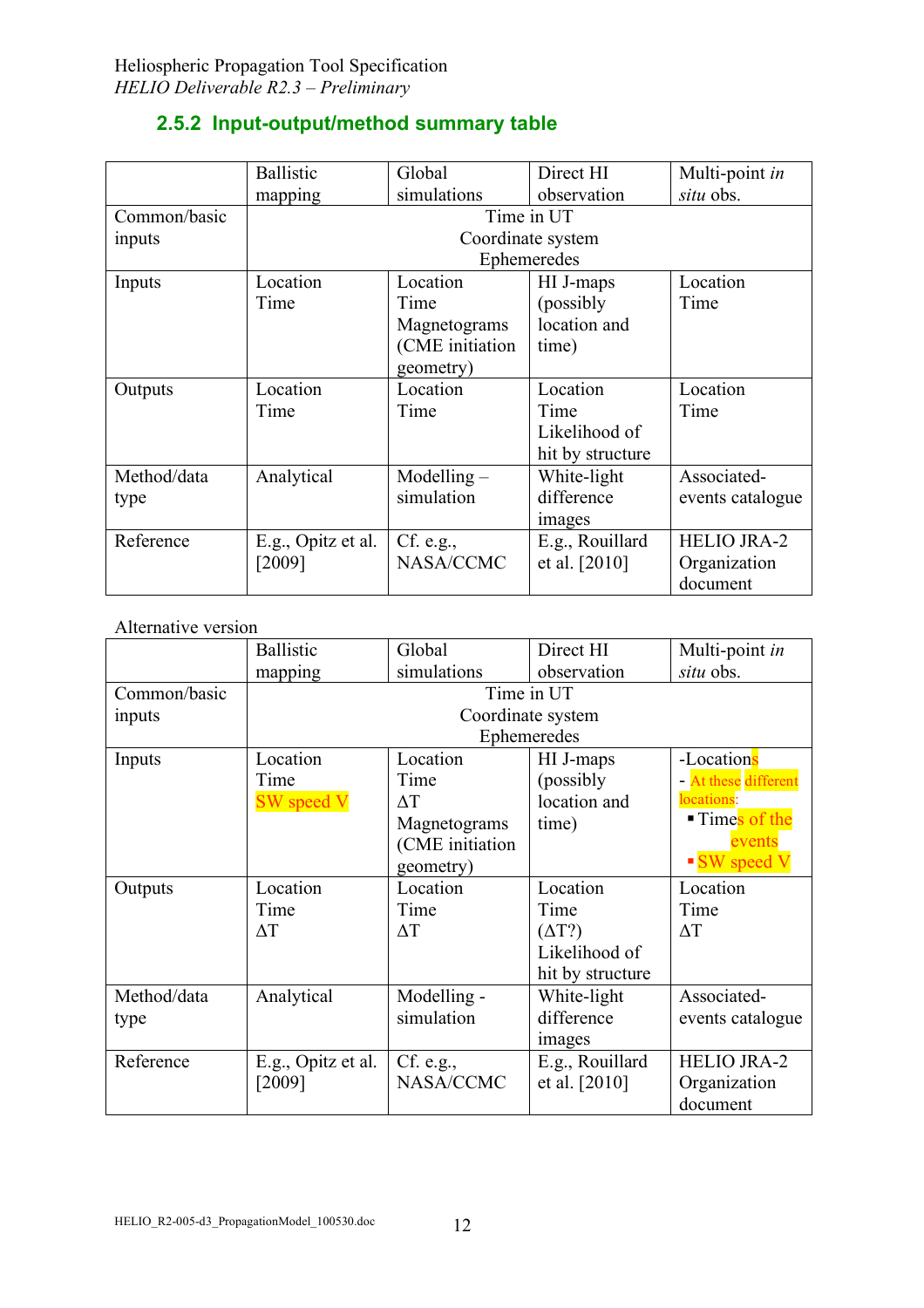# **3 Proposed tools and existing resources**

In this section we make an inventory of existing resources for each type of method identified previously. We then specify the characteristics of the proposed tools in a more detailed fashion.

## *3.1 Inventory of existing resources*

There are numerous resources that exist in the community and that allow to study heliospheric features and propagation. The resources typically belong to one of the four categories identified above:

- Simple ballistic mapping;
- Global coronal and heliospheric simulations;
- Direct constraint by remote sensing observations:
- Direct constraint by multi-point *in situ* observations.

## **3.1.1 Simple ballistic mapping**

This simple ballistic mapping method described in 2.3.1 permits to predict the time of observation of a corotating structure at any point in the heliosphere (point A) based on the observation of a corotating structure (CIR) at point B. Even simpler lag time calculations permit to determine the probable ejection time of CMEs on the Sun (section 2.2.1). A third ballistic approach, combining Parker spiral magnetic field mapping and diffusion equation, was mentioned in the context of SEP events.

#### **3.1.2 Global coronal and heliospheric simulations**

Although global simulations in principle allow to determine the propagation of structures in the heliosphere, in practice a user interested in tracing a "random" feature back to the Sun has little chance that simulations exists for which either such tracing was made previously (e.g., WSA mapping for STEREO support at CCMC) or for which full (V, B, etc.) results from the simulation have been stored (e.g., the amount and resolution of CCMC data that are stored are generally low owing to obvious storage limitations).

Inventory of existing simulation codes of interest:

CCMC (WSA; PFSS; ENLIL; SWMF) http://ccmc.gsfc.nasa.gov/ CCMC support to STEREO mission: http://ccmc.gsfc.nasa.gov/stereo\_support.php CCMC support to THEMIS mission: http://ccmc.gsfc.nasa.gov/ungrouped/extras/THEMIS\_support.php

NASA Integrated Space Weather Analysis System (iSWA)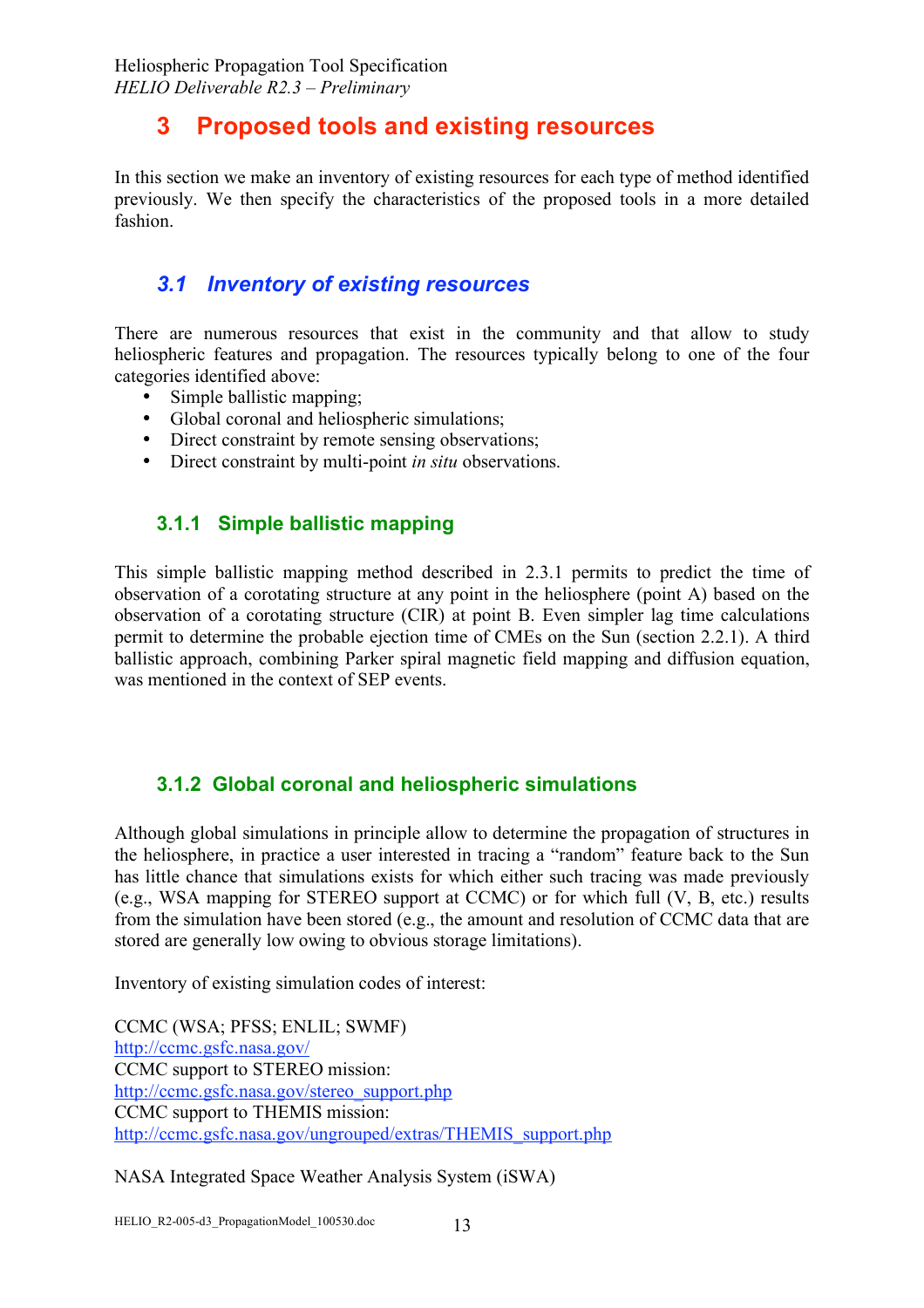http://iswa.gsfc.nasa.gov/iswa/iSWA.html

Can access real-time plots of all data and models run at CCMC (don't think the results are saved further (to check).

FROMAGE: French simulations of full corona with streamer belts to come (need to contact Tahar Amari). Possibility to do mapping in the near-Sun corona like Wang-Sheeley-Arge (WSA) model?

http://www.solaire.obspm.fr/fromage/

NOAA Space Weather Service

NSO/GONG Potential-Field Source-Surface Model (PFSS) mapping from sub-Earth point: http://gong.nso.edu/data/magmap/index.html http://gong.nso.edu/data/magmap/mod5.html Similar to CCMC mapping with WSA for STEREO era?? Is actual data from mapping accessible??

Solpenco for SEPs: Model/simulation/transport equations http://www.am.ub.es/~blai/indexsol.php full report : http://www.am.ub.es/~blai/articles/SolpencoI\_7.pdf paper : http://adsabs.harvard.edu/abs/2006AdSpR..37.1240A

*To be completed.*

## **3.1.3 Direct constraint by remote sensing observations**

An example of J-map derived from difference HI white-light images onboard STEREO is given in Figure 4. As is obvious there are both (1) recurrent and continuous small-scale structures observed close to the Sun (low elongation values), which are two faint to be observed farther away from the Sun, and (2) large-scale structures with strong coronal electron density variations that allow continued observation in the entire field-of-view (which means often past 1 AU). The method was already described in section 2.2.3. To summarize, the basic functionality of such a propagation tool constrained by actual observations would be as follows.

A – J-maps (which are generated on a regular basis) constitute the core dataset.

B – The functional form of the trajectory in the field-of-view (Figure 1) is the basic analytical formula to be used.

 $C -$  Traditional fitting methods are then applied to determine the trajectory parameters in the heliosphere (e.g., from predetermined trajectories or directly by user-clicking on J-map).

D – Outputs are determined from user queries, i.e., trajectory parameters, origin on the Sun, impact at Earth or other location in heliosphere. Yes/No/Maybe if likelihood of hit requested.

Fitting modules already available in several institutes (NRL/USA; RAL, UK)

*To be done: identifying the J-maps resources*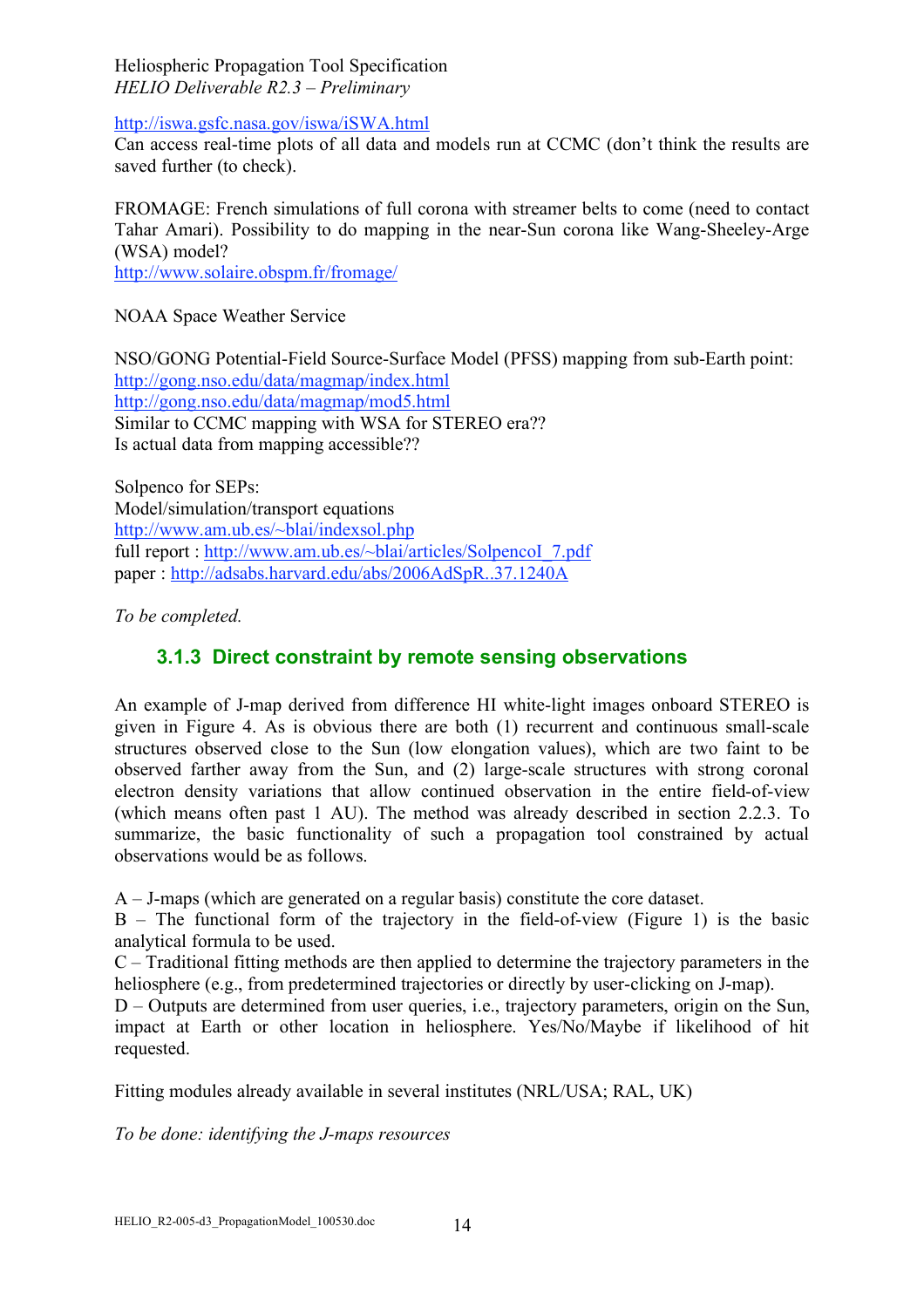

**Figure 4.** J-map built from HI-1 and 2 white-light observations onboard STEREO for the case of a CME (main track in middle of Figure) passing in the field-of-view of the cameras in July 2008. Fitting to such track (cf. Figure 2) allows to determine the trajectory and kinematics of propagation of a CME in the inner heliosphere and thus to determine their location and time of origin (on the Sun) as well as their impact time at other locations in the inner heliosphere (Earth or other planets/satellites).

#### **3.1.4 Direct constraint by multi-point** *in situ* **observations**

The Heliospheric Features Catalogues (HFC), together with associated events catalogues, which ought to be built in the context of the HELIO project will be the basis of such a "propagation tool". Continued addition of catalogues from various external sources, as well as continued extension of such associated-events catalogues by scientists, would be vital.

#### **3.1.5 Other perspectives and collaborations**

SOTERIA collaboration: using data assimilation to predict the solar wind speed and magnetic field. As an example of what they have in mind is the service provided by NOAA. They base their predictions on the WSA model and make no use of data assimilation. Their approach is completely different but the goal is similar.

## *3.2 Accessibility, characteristics and formats*

The propagation tool of HELIO will need to access to data and services and to be able to exploit their products. In some reasonable part, the most used data could be ingested to a database attached to the propagation tool in order to favour good performances. Nevertheless, it will be necessary to access to external resources and this requires that protocols can be developed on the basis of standard metadata and formats.

## **3.2.1 Accessibility**

*To be done*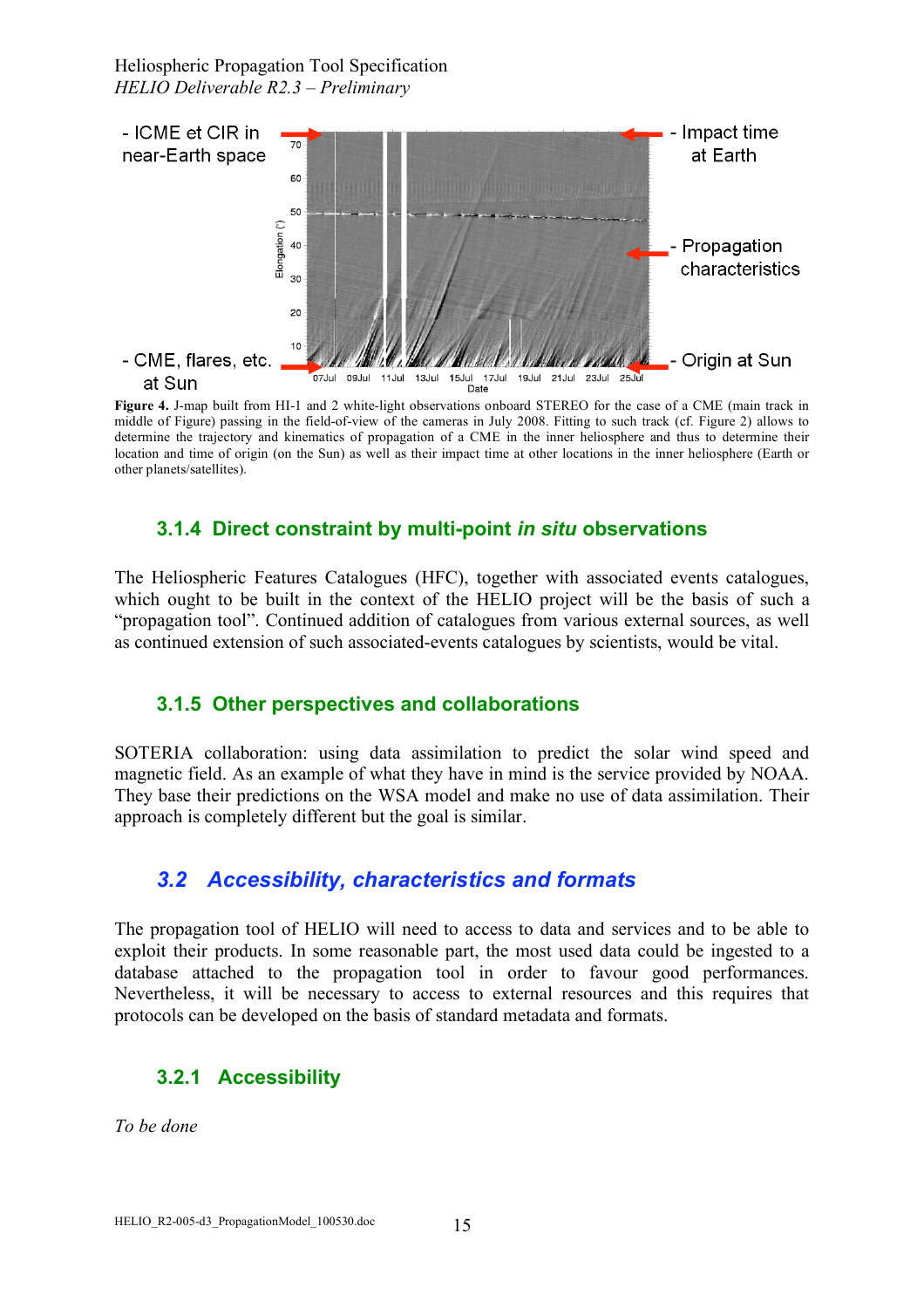#### **3.2.2 Characteristics and formats**

*To be done*

# **4 Requirements and specifications for the HELIO propagation tool**

#### *4.1 Web services*

The propagation tool needs interoperable services for:

- accessing to data like the solar wind speed or the solar magnetograms;
- accessing to ephemerides
- performing coordinate and units transform

## *4.2 Standard and metadata*

#### **Common inputs/outputs:**

- **Time**:
	- o The *time* input need to be characterised by a metadata. HELIO would take benefits to adopt a standard for writing the time in order to avoid the use of set of metadata (units, time origin, …) rather than a unique one.
	- o The time of occurrence of events/features will generally consist of a time interval, i.e., a start time and a stop time. The *time* input can be an individual time interval or a set of time interval listed in time-table corresponding to a list of events (derived from a catalogue for example). Note a standard for time-tables has been defined through a joint effort of CDPP, CAA, CESR and IC/QMUL. It use the time format CCSDS ASCII Calendar Segmented time code format (ISO8601) : 2008-02- 26T15:00:23.123Z. The time-table is written inside an XML file compliant to the VOTable 1.1 format. A full description can be found at: http://cdpp2.cesr.fr/twiki/bin/view/AMDA/AmdaTimeTables
	- o Additional time characteristic may be considered, like peak time, subsequence times, etc… But then, the

#### **Location**:

- o The location needs to be described by a set of metadata including at least:
	- the units
	- the coordinated system
	- the name of observatory
- o a module for coordinate transform should be implemented inside or linked to the propagation tool.

#### **Method and/or features specific inputs:**

#### **Ballistic mapping.**